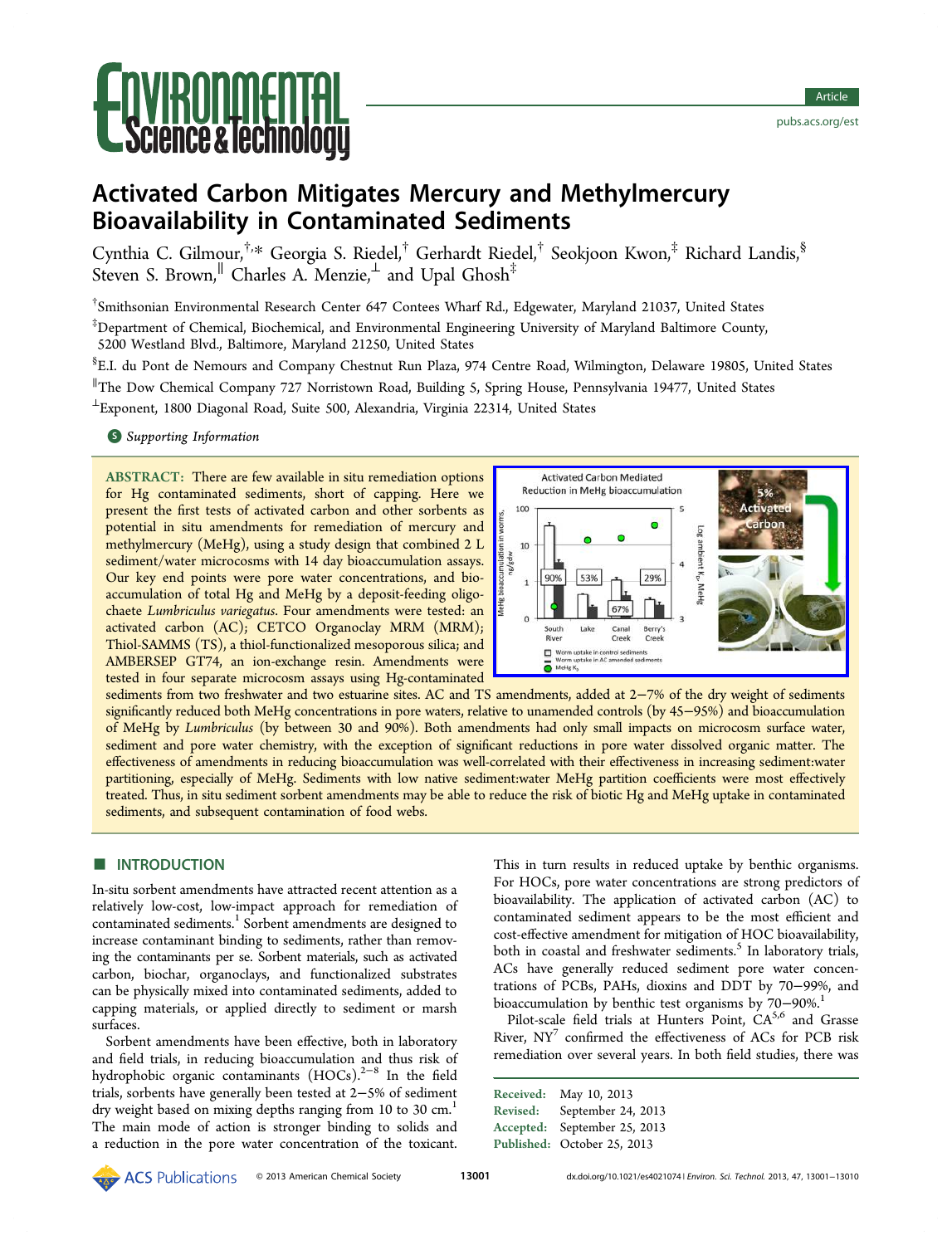<span id="page-1-0"></span>no observed impact of AC amendment on existing benthic com-munity. Although some negative impacts have been reported,<sup>[9](#page-7-0)</sup> a recent literature review noted that adverse response to AC exposure are only observed in about 20% of studies.<sup>[10](#page-7-0)</sup> Subsequent work has confirmed the efficacy of in situ AC amendments in remediation of risk from other chlorinated organics $^{11,12}$ 

To date, in situ amendments have not been widely tested for the remediation of sediment contaminants other than HOCs. Inorganic mercury (Hgi ) and methylmercury (MeHg) are obvious potential targets. MeHg is highly bioaccumulative, and the main goal in Hg remediation is often to reduce risk from this form of Hg.<sup>[13,14](#page-8-0)</sup> Like PCBs, the sediment:water partition coefficient for MeHg can be a strong predictor of bioavailability to benthic fauna.<sup>[15](#page-8-0),[16](#page-8-0)</sup> Activated carbon is commonly used in treatment of Hg-contaminated waters, and can reduce the level of extractable  $Hg$  in soils.<sup>[17](#page-8-0)</sup> If sorbent amendments can reduce pore water total Hg and MeHg concentrations, and/or enhance partitioning to sediments, they should be effective in reducing bioavailability to organisms.

The strong sorption of Hg<sub>i</sub> and MeHg to natural organic matter in sediments and soils supports the idea that AC could be effective in reducing their concentrations in pore waters. The concentration of natural organic matter in sediments is a strong predictor of total Hg and MeHg partitioning between the bulk phase and pore water  $(K_D)$ .<sup>18−[21](#page-8-0)</sup> Further, the bioaccumulation of MeHg by benthic organisms such as polychaetes, $15$  amphipods $22$  and sipunculans<sup>23</sup> has also been negatively related to sediment organic content.

Currently, there are few remediation options for sediment Hg contamination short of dredging and capping. Dredging can achieve mass removal $24,25$  but may resuspend and mobilize contaminants.[26](#page-8-0),[27](#page-8-0) In-situ capping can be a low cost remediation practice and imposes less adverse environmental impact com-pared to dredging.<sup>[28,29](#page-8-0)</sup> However, buried contaminants may be transported through the capping layer and enter into the overlying water through bioturbation, tidal pumping, and ground-water flow.<sup>[30](#page-8-0)</sup> Regulations may not permit changes in marsh or sediment elevation, and where they do, elevation changes may alter community structure. Capping may also impact the magnitude and depth of MeHg production.[31](#page-8-0) Recent field studies show that thin-layer caps that include AC, and AC mixed into surface sediments have limited impact on benthic community structure and density, especially after some recolonization time.<sup>[10](#page-7-0)</sup>

Here we present the first tests of AC and other sorbents as potential in situ amendments for remediation of mercury and methylmercury (MeHg), using a study design that combined sediment/water microcosms with 14 day bioaccumulation assays. Our key end points were pore water concentrations and bioaccumulation of total Hg and MeHg. The depositfeeding oligochaete Lumbriculus variegatus was chosen as a test organism, because of its reported salinity tolerance up to 4.2 ppt,  $32$ and because it is a head-down feeder that ingests sediments and detritus. Sediments from four contaminated sites were tested, including two estuarine and two freshwater sediments. The effect of amendments on both sediment chemistry and bioaccumulation were examined concomitantly. This design allowed us to evaluate impacts of the amendments on net MeHg production and sediment biogeochemistry. It also allowed us to examine multiple lines of evidence for exposure reduction including pore water concentrations, sediment water partitioning, and bioaccumulation.

#### ■ MATERIALS AND METHODS

Contaminated Sediments Tested. Sediments from four sites were examined. Sites were selected to provide a range of

salinity and biogeochemistry. and based on remediation needs. Shallow river-bottom sediments from South River, VA, were provided by DuPont in October 2008. Bottom sediments from a Hg-contaminated temperate shallow freshwater mid-Atlantic lake were collected in fall 2009. Rohm and Haas Company provided sediment from creek bottom in upper Berry's Creek marsh in New Jersey in fall 2008. Sediments from Canal Creek, MD, adjacent to Aberdeen Proving Grounds, were collected by our group in fall 2008. The top 15 cm of sediments were collected and refrigerated until use in the microcosms.

Sediment Water Microcosms. Sediment/water microcosms [\(Supporting Information \(SI\)](#page-7-0) Figure S1) were used to simultaneously assess the impact of amendments on Hg and MeHg partitioning behavior, mercury methylation, and bioaccumulation. The study design was based on the U.S. Environmental Protection Agency (EPA) standard protocol for bioaccumulation using the oligochaete worm, Lumbriculus variegatus.<sup>[33](#page-8-0)</sup> This design allowed us to test the effects of amendments on various aspects of the biogeochemical mercury cycle simultaneously with bioavailability.

Four sets of microcosm studies were conducted, one each from each study site, beginning within weeks of sample collection. In each study, three sorbent amendments were tested. The sorbents tested varied among sites (Table 1), although AC was

Table 1. Amendments to Microcosm Sediments, Based on Physical Measurements of Freshly Collected Sediments<sup>a</sup>

|               |                                                   |          |            |                        | amendment amount<br>as: |                                          |
|---------------|---------------------------------------------------|----------|------------|------------------------|-------------------------|------------------------------------------|
| site          | bulk<br>density<br>$(g \, \text{dry/cc})$ (ml/cc) | porosity | LOI<br>(%) | amendment              | % of dry<br>weight      | $%$ of<br>organic<br>matter <sup>b</sup> |
| South River   | 0.56                                              | 0.72     | 9.8        | none                   |                         |                                          |
|               |                                                   |          |            | <b>TS</b>              | 5%                      | 51%                                      |
|               |                                                   |          |            | <b>MRM</b>             | 5%                      | 51%                                      |
|               |                                                   |          |            | AC                     | 5%                      | 51%                                      |
| Lake          | 0.26                                              | 0.85     | 12.2       | none                   |                         |                                          |
|               |                                                   |          |            | <b>TS</b>              | 5%                      | 41%                                      |
|               |                                                   |          |            | <b>MRM</b>             | 5%                      | 41%                                      |
|               |                                                   |          |            | AC                     | 5%                      | 41%                                      |
| Canal Creek   | 0.44                                              | 0.79     | 13.1       | none                   |                         |                                          |
|               |                                                   |          |            | $AC$ low <sup>c</sup>  | 2.4%                    | 19%                                      |
|               |                                                   |          |            | $AC \text{ med}^c$     | 4.8%                    | 37%                                      |
|               |                                                   |          |            | $AC$ high <sup>c</sup> | 7.3%                    | 56%                                      |
| Berry's Creek | 0.33                                              | 0.83     | 14.5       | none                   |                         |                                          |
|               |                                                   |          |            | TS                     | 4.4%                    | 31%                                      |
|               |                                                   |          |            | GT74                   | 4.4%                    | 31%                                      |
|               |                                                   |          |            | AC                     | 4.4%                    | 31%                                      |
|               |                                                   |          |            |                        |                         |                                          |

a TS = Thiol-SAMMS (Steward Environmental Solutions; a thiolfunctionalized mesoporous silica), MRM = CETCO Organoclay Mercury Reduction Medium, AC = Calgon Carbon particulate activated carbon (TOG 80  $\times$  235 mesh), GT74 = AMBERSEP GT74 (an ion exchange resin). <sup>b</sup>Calculated as the mass of added sorbent as a percentage of the dry mass of organic matter in sediments, as measured by LOI. <sup>c</sup>Added as SediMite containing 60% AC by weight.

used in each study. Other amendments were chosen to represent different classes of sorbents. Each study included five replicate microcosms per amendment, plus five unamended control microcosms ( $n = 20$  microcosms per study). Four liter buckets were filled with approximately 750 cc of sediment. Sorbents were added to the sediments and well mixed by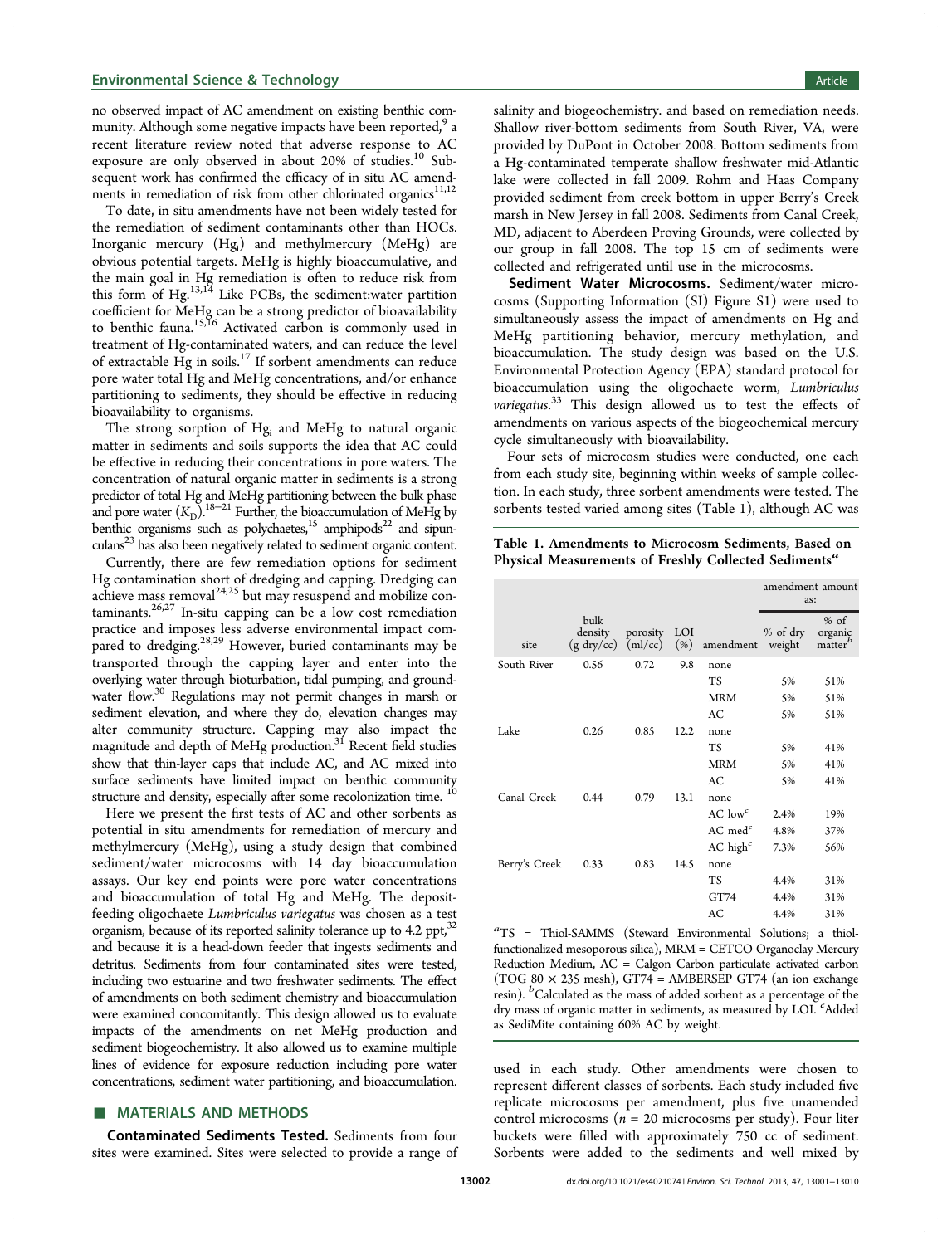#### <span id="page-2-0"></span>**Environmental Science & Technology Article** Article 30 and 30 and 30 and 30 and 30 and 30 and 30 and 30 and 30 and 30 and 30 and 30 and 30 and 30 and 30 and 30 and 30 and 30 and 30 and 30 and 30 and 30 and 30 and 30 and 3

gloved hands. For South River, Lake, and Berry's Creek sediments, the target dose of amendments was 5% by dry weight of sediments, based on physical measurements of fresh sediments (Table [1\)](#page-1-0). For Canal Creek, a range of AC amendment doses was tested (Table [1](#page-1-0)), as part of preparation for a field trial of AC at the site.

After sorbents were mixed in, sediments were gently covered with 1 L of water. Microcosms were held for several days prior to introduction of worms, in order to allow vertical sediment redox gradients to re-establish. Re-establishment of anoxia within sediments was assessed by following dissolved oxygen and NH4 in overlying water. Overlying water for the microcosms was taken from a stream at the Smithsonian Environ-mental Research Center (W101; water chemistry in [SI](#page-7-0) Table S1).<sup>34</sup> Water was collected fresh and diluted or amended with Instant Ocean to approximate the ionic strength and sulfate concentration of surface water at the contaminated sites (diluted 3:1 and 1:1, respectively, with laboratory DI/RO water for South River and Lake; and amended with Instant Ocean to 2 or 1.5 ppt salinity for estuarine Canal Creek and Berry's Creek). To support the worms, water overlying the sediments was aerated and changed every 2−3 days with minimal disturbance to sediments. Basic water chemistry, including DO, pH, anions, hardness, alkalinity, conductivity, and ammonium ion, was followed in the overlying water. Worms were not added to the microcosms until ammonium levels dropped below 2 mg/L, and DO was above 5 mg/L.

Worms were added as a known weight (∼1g wet) to each microcosm chamber. Microcosms with worms were incubated for 14 days in a constant temperature room of approximately 25 °C on a 12 h light, 12 h dark schedule. During the 14 day exposure trial, we continued to replace overlying water every 2−3 days, and to monitor surface water chemistry ([SI](#page-7-0) Figures S2−5). Worms were monitored visually to make sure they were alive and active, watching for burrowing in sediments, and live tails moving in the overlying water.

At the end of the 14 day exposure time, water quality was measured for a final time, and water samples were preserved for additional analysis. The remaining overlying water was removed, and sediments were separated into two portions, one to assess sediment chemistry, the other for recovery of worms. Worms were sieved from sediment, depurated for 8 h in clean spring water, then weighed and frozen in glass vials for total Hg and MeHg analysis.

To avoid sample oxidation—which can result in changes in sediment and pore water chemistry and Hg or MeHg partitioning-the other portion of sediments was processed inside a anaerobic glovebox  $(H_2/N_2 \text{ mix})$  equipped with  $O_2$ -removal catalysts. Pore waters were separated from solids by centrifugation followed by filtration using  $0.22 \mu m$  polycarbonate membrane filter units. Pore water analytes included total Hg, MeHg, anions, base cations, pH, sulfide, and DOC. A portion of the bulk sediment was frozen for analysis of total Hg, MeHg, bulk density, and loss on ignition (LOI).

Sorbents. The sorbents tested (Table [1\)](#page-1-0) included particulate activated carbon, an organoclay, and proprietary sorbents designed for commercial Hg removal. Particulate activated carbon (TOG 80 × 235 mesh; particle size 75−300 μm), referred to here as AC, was obtained from Calgon Carbon Corporation. A granular filtration medium developed for Hg sequestration, Organoclay MRM, was purchased from CETCO. Thiol-SAMMS (TS), is a thiol-functionalized mesoporous silica purchased from Steward Environmental Solutions and used in a powder form



Figure 1. Cross-site comparison of Hg (white) and MeHg (red) concentrations and bioaccumulation in unamended sediments for the four study sites. Data are from control microcosms after 14 day incubations. Each bar shows the average values plus standard deviation for the five control microcosms in each study. Sediment:water partition coefficients  $(K_D)$  were calculated as the concentration in sediments in ng/kg divided by the concentration in sediment pore waters in ng/L. BAF was calculated as the concentration in worms (per g dry weight) divided by the concentration in bulk sediments (per g dry weight). Note that all data except Hg and MeHg in sediments are shown on log scales.

(<45  $\mu$ m). The uptake capacity of mercury by Thiol-SAMMS is high, approximately 600 mg/g.<sup>[35](#page-8-0)</sup> AMBERSEP GT74, is a commercial ion-exchange resin manufactured by Rohm and Haas Company for mercury removal from solutions and gaseous streams. For the microcosm study, GT74 was crushed with a mortar and pestle and then sieved through a 60  $\mu$ m sieve. Isotherm studies were conducted separately to ascertain the effectiveness of Hg and MeHg sorption by each amendment (Gomez-Eyles et al. in review). In most cases, the binding capacity was enhanced at lower particle sizes.

Culturing of Lumbriculus variegatus. Adult mixed-age L. variegatus (Aquatic Research Organisms, Hampton, NH) were temporarily held in an aquarium with spring water (pH 7.5) obtained from a small stream located on the campus of the University of Maryland Baltimore County (Baltimore, MD). Worms were cultured following the culturing procedure outlined by the U.S. EPA.<sup>[33](#page-8-0)</sup> On the start day of test, the L. variegatus were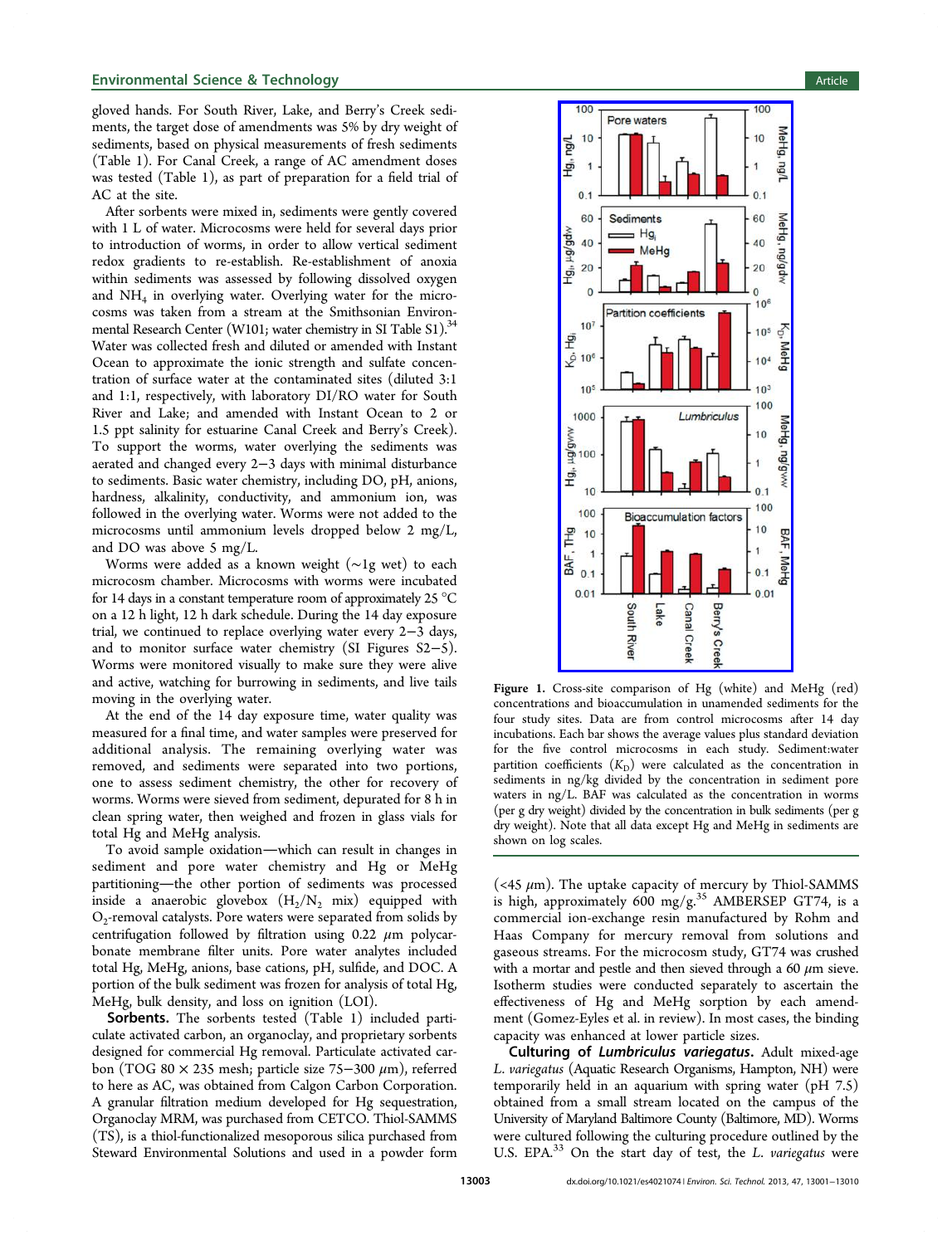<span id="page-3-0"></span>

Figure 2. Results from freshwater microcosm experiments, South River (left) and Lake (right). Inorganic Hg data are on the left axes in white, MeHg data on the right axes in red. Each bar is the average + SD of five replicate microcosms after 14 day incubations. Starred values are significantly different from controls based on ANOVA  $(\alpha < 0.05)$  and Student-Newman-Keuls comparisons. Note log scales for most data, and different scales across sites.

transferred to a glass pan and counted and weighed before addition to bioassay beakers. Prior to the microcosm uptake studies, 10 day acute toxicity assessments were performed on sediments from Berry's Creek, the freshwater lake and Canal Creek, to test whether Lumbriculus would survive exposure in these contaminated sediments. All demonstrated good survival of the organisms  $(≥100%$  recovery of worms added as some reproduced by asexual fragmentation).

Mercury and Methylmercury Analyses. All total Hg and MeHg analyses were carried out using a Perkin-Elmer Elan DRC II ICP-MS after sample preparation by digestion or distillation as described in detail in prior publications.<sup>[36](#page-8-0),[37](#page-8-0)</sup> These methods are adaptations of EPA Methods 1630 and 1631. Briefly, total Hg samples were digested (hot 7:4  $v/v$  HNO<sub>3</sub>/ H2SO<sub>4</sub>) and introduced into the ICP-MS following  $SnCl<sub>2</sub>$  reduction in a Perkin-Elmer flow-injection/gas stripping system. For MeHg in all matrices, samples were distilled prior to ethylation, purging and trapping onto Tenax, thermal desorption, separation by gas chromatography, and detection with ICP-MS. Inorganic Hg concentrations (Hgi ) were calculated by subtracting measured MeHg from total Hg.

All MeHg analyses were carried out using isotope dilution ICP-MS, significantly improving accuracy and precision of these multistep methods. Isotope dilution spikes were added prior to distillation. Blanks and suitable certified reference materials were run with every batch. Quality assurance data for total Hg and MeHg in various matrices in the study are given in [SI](#page-7-0) Table S2. Detailed methods for other chemical analyses are given in the [SI.](#page-7-0)

Statistical Analyses. Differences among treatments were assessed by analysis of variance (ANOVA), with an alpha of 0.05, using SAS 9.1. All variables tested were distributed normally or log transformed to achieve normal distribution.

#### ■ RESULTS AND DISCUSSION

Study Sediment Characteristics. We examined two contaminated freshwater sediments and two low-salinity estuarine sediments. The sediments ranged in total Hg (THg) concentration from about 10 to 50  $\mu$ g/g dry weight (Figure [1\)](#page-2-0), well above sediment quality guidelines (SQG) for inorganic Hg toxicity, specifically above the consensus Probable Effect Concentration (PEC) of 1.06  $\mu$ g/g dry weight.<sup>[38](#page-8-0)</sup> However, the toxicity and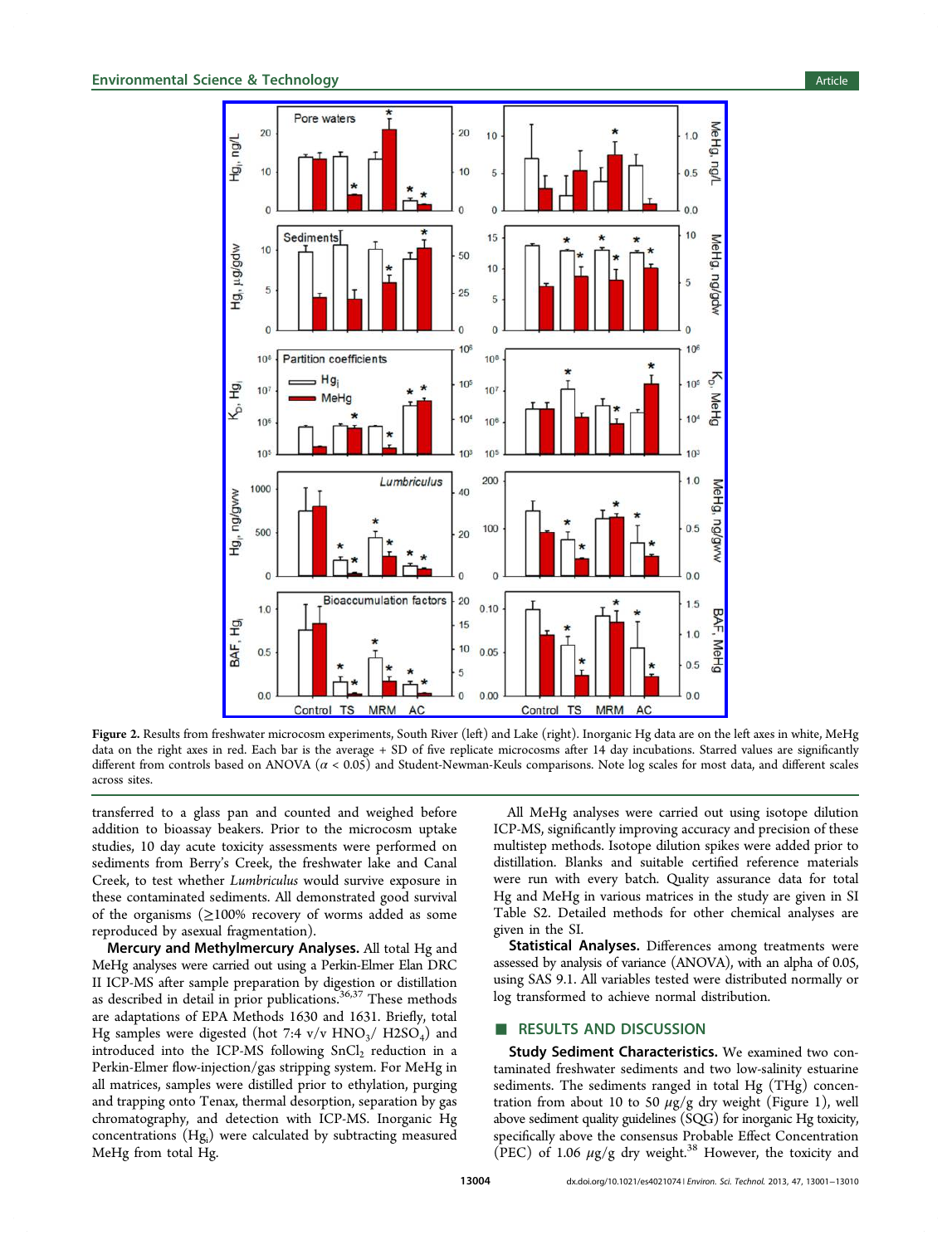#### <span id="page-4-0"></span>**Environmental Science & Technology Article** Article 30 and 30 and 30 and 30 and 30 and 30 and 30 and 30 and 30 and 30 and 30 and 30 and 30 and 30 and 30 and 30 and 30 and 30 and 30 and 30 and 30 and 30 and 30 and 30 and 3



Figure 3. Results from estuarine sediment microcosm experiments, Canal Creek (left) and Berry's Creek (right). Inorganic Hg data are on the left axes in white, MeHg data on the right axes in red. Each bar is the average + SD of five replicate microcosms after 14 day incubations. Starred values are significantly different from controls based on ANOVA  $(\alpha < 0.05)$  and Student-Newman-Keuls comparisons. Note log scales for most data, and different scales across sites.

bioaccumulation of inorganic and methyl mercury are dependent on sediment chemistry and organismal feeding behavior.[15,16](#page-8-0) Detailed characteristics of the site are given in [SI](#page-7-0) Table S3.

The total Hg contamination level in the study sediments was not a good predictor of MeHg concentration ([SI](#page-7-0) Figure S6) or pore water Hg or MeHg concentrations among the sites. Typical of contaminated sediments, MeHg accounted for much less than 1% of THg in the bulk phase; MeHg as a percent of THg in sediments (% MeHg) generally declines as THg rises.<sup>[39](#page-8-0)</sup> Among our study sites, the highest %MeHg was found in the least contaminated sediments [\(SI](#page-7-0) Figure S6). However, the site with the highest THg (Berry's Creek) also contained the highest concentration of MeHg. The higher %MeHg values were found in the less sulfidic and lower organic carbon sediments.

As is typical of most sediments, MeHg accounted for a much larger percentage of THg in pore waters than in the solid phase (Figure [1\)](#page-2-0). This reflects the commonly observed lower partitioning of MeHg to solids. Sediment:water partition coefficients  $(K_D)$  for MeHg varied by almost 2 orders of magnitude, and were  $1-2$  orders of magnitude less than  $K<sub>D</sub>$ s for inorganic Hg (Hg<sub>i</sub>). As typically observed,<sup>[20](#page-8-0),[37,40,41](#page-8-0)</sup>  $K_{\rm D}$ s for both Hg<sub>i</sub> and MeHg tended to increase with sediment organic matter content and porosity, and with pore water conductivity, iron and sulfide ([SI](#page-7-0) Figure S7). The mechanism of Hg binding to NOM is primarily through ligand−ligand interactions with thiols in  $OM<sub>1</sub><sup>42</sup>$  $OM<sub>1</sub><sup>42</sup>$  $OM<sub>1</sub><sup>42</sup>$  although once thiols are saturated, Hg may bind other moieties in NOM, or interact via other mechanisms.

Pore water concentrations of Hg<sub>i</sub> and MeHg were significant predictors of uptake by Lumbriculus among the sites tested [\(SI](#page-7-0) Figure S8) while the level of total Hg in sediments was not [\(SI](#page-7-0) Figure S9). In the untreated control microcosms, worm uptake varied by almost 2 orders of magnitude among the four sediments tested, despite a less than 5-fold difference in THg concentrations (Figure [1\)](#page-2-0). As expected,<sup>[15](#page-8-0),[43](#page-8-0)</sup> tissue:sediment bioaccumulation factors (BAFs) for MeHg were roughly 10−50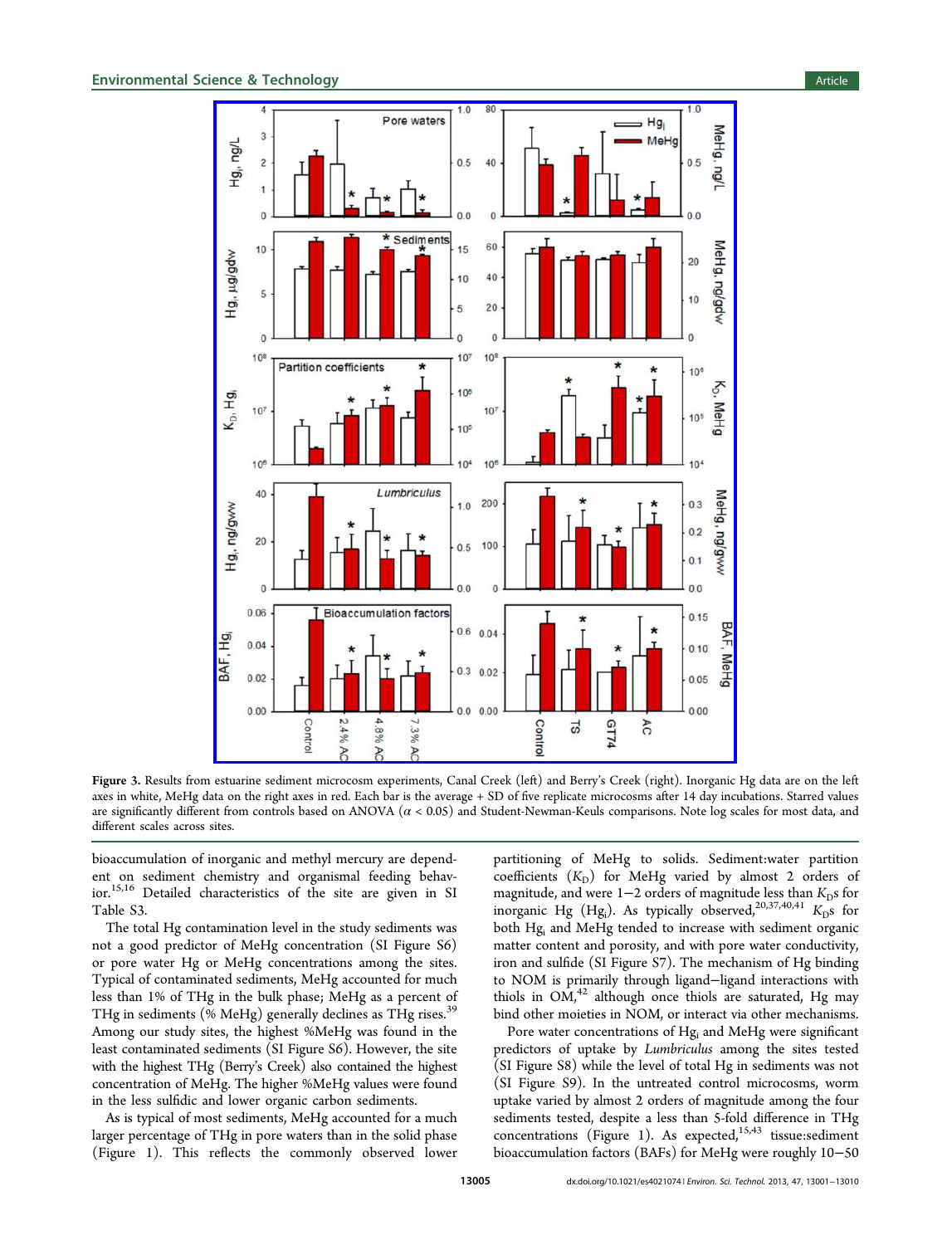#### **Environmental Science & Technology Article** and the state of the state of the state of the state of the state of the state of the state of the state of the state of the state of the state of the state of the state of the

times higher than BAFs for Hgi . Sediment:water partitioning behavior was a significant predictor of BAF ([SI](#page-7-0) Figure S8).

Effect of Amendments on Hg and MeHg Partitioning and Bioaccumulation. Both activated carbon (AC) and/or Thiol-SAMMS (TS) amendments, added at about 5% of the dry weight of sediments, were effective in reducing MeHg uptake, and to a lesser extent Hg<sub>i</sub> uptake, by Lumbriculus during the 14 day microcosm experiments (Figures [2](#page-3-0) and [3](#page-4-0)). The most effective treatments reduced 14 day MeHg uptake by Lumbriculus by about an order of magnitude (Figure 4). On average, amendments were twice as effective in reducing MeHg uptake as Hgi uptake.

The effectiveness of the amendments varied substantially among the sorbents and sediments tested (Figure 4; also [SI](#page-7-0) Table S4 lists the % reductions), and was not correlated with THg in sediments [\(SI](#page-7-0) Figure S10). Both AC and TS amendments were highly effective in reducing MeHg uptake in both freshwater sediments (∼90% in South River, and ∼50% in Lake). In the most highly contaminated sediment, Berry's Creek, AC and TS reduced MeHg uptake by about 30%. Both AC and TS significantly reduced Hgi uptake from the two freshwater sediments, but did not significantly affect Hg<sub>i</sub> uptake from either estuarine sediment. The Organoclay MRM amendment, tested only in the freshwater sites, significantly reduced Hgi and MeHg uptake from South River, but increased MeHg uptake from Lake sediments. The ion-exchange resin, GT74, significantly reduced MeHg but not Hgi uptake at the one site where it was tested (Berry's Creek).

In order to assess how sorbent amendments reduced Hg and MeHg risk and exposure, we examined their impact on bulk phase and pore water Hg and MeHg concentrations, sediment:water partitioning, and bioaccumulation factors (Figures [2](#page-3-0) and [3](#page-4-0)). Mechanisms by which amendments could reduce Hgi and MeHg uptake by worms include reduced bioavailability, reduced MeHg production from Hg<sub>i</sub>, enhanced MeHg degradation or flux, and reduced metabolism or feeding rate of the worms.

In most of the study sediments, AC and TS amendments reduced pore water MeHg and sometimes Hg<sub>i</sub> concentrations, and increased partitioning to bulk sediments  $(K_D)$ . Across the sites, AC was the most consistently effective, significantly reducing pore water MeHg concentrations, and increasing the MeHg  $K_D$  in all four test sediments. Addition of organo-clay, MRM, resulted in increased pore water MeHg concentrations in both freshwater sediments, but was not tested in the estuarine sediments. The ion-exchange resin GT74 increased the  $K_D$  for MeHg but not Hg<sub>i</sub> in the Berry's Creek sediments, one site where it was tested.

In some cases the amendments resulted in changes in bulk MeHg concentration. Sediment bulk MeHg concentrations were 10−40% higher in most sorbent-amended South River and Lake sediments than in controls at the end of the 14 day study, and more than double in AC-amended South River sediments. This observed increase in bulk MeHg could have arisen from higher rates of gross MeHg production, declines in MeHg degradation, or reduced MeHg efflux to overlying water. We had initially hypothesized that sorptive amendments might reduce the net production of MeHg in sediments by reducing the bioavailability of inorganic Hg for methylation, but this was not the case. Sorbents appear to increase MeHg partitioning more than Hg<sub>i</sub> partitioning, suggesting that the amendments may disproportionately decrease the availability of MeHg for demethylation or abiotic losses. Direct study of gross methylation, demethylation



Figure 4. Comparison across treatments and sediments of inorganic Hg (top) and MeHg (bottom) uptake by Lumbriculus in 14 day microcosm studies. Starred values are significantly different from uptake in unamended control microcosms based on ANOVA  $(\alpha < 0.05)$  and Student-Newman-Keuls comparisons. Bars show the means (+ 1 SD) of five replicate treatment microcosms, except Canal Creek, where bars show the average of 15 microcosms across three AC treatment levels.

and flux rates will be needed to sort this out. Nevertheless, in the cases where amendments resulted in higher bulk MeHg concentrations, amendments still significantly reduced pore water MeHg concentrations, and reduced uptake by Lumbriculus.

Sediment Amendments Reduce Biotic Uptake by Reducing Hg and MeHg Bioavailability to Organisms. Across all control and amended sediments, pore water concentrations of Hg and MeHg strongly predicted 14 day Hg and MeHg uptake by Lumbriculus (Figure [5](#page-6-0)). Similarly, sediment: water partitioning  $(K_D)$  was a strong predictor of BAF. The amendments most effective in reducing pore water Hg and MeHg concentrations were also most effective in reducing worm uptake. Comparison of BAFs and  $K<sub>D</sub>$ s among the amendment types (Figure [5\)](#page-6-0) shows that AC was generally the most effective of the tested amendments in reducing BAFs and increasing  $K<sub>D</sub>$ s, especially for MeHg.

All of the amendments were most effective in sediments with the lowest native  $K_D$  values [\(SI](#page-7-0) Figure S8). This makes simple sense, as the sorbent amendments effectively compete with the existing binding capacity of sediments for Hg and MeHg. Across the four sites examined,  $K<sub>D</sub>$ s for both Hg<sub>i</sub> and MeHg were lowest in sediments with geochemical characteristics that minimize sediment Hg sorption, including low organic matter content, high porosity, and low concentrations of solid phase iron and sulfide ([SI](#page-7-0) Figure S7). The amendments were most effective in South River sediments, where sediment water Hg and MeHg partition coefficients were lowest.

The strong relationship between  $K<sub>D</sub>$  and BAF may not mean simply that animals take up MeHg directly from pore water. Partition coefficients also may provide a measure of absorption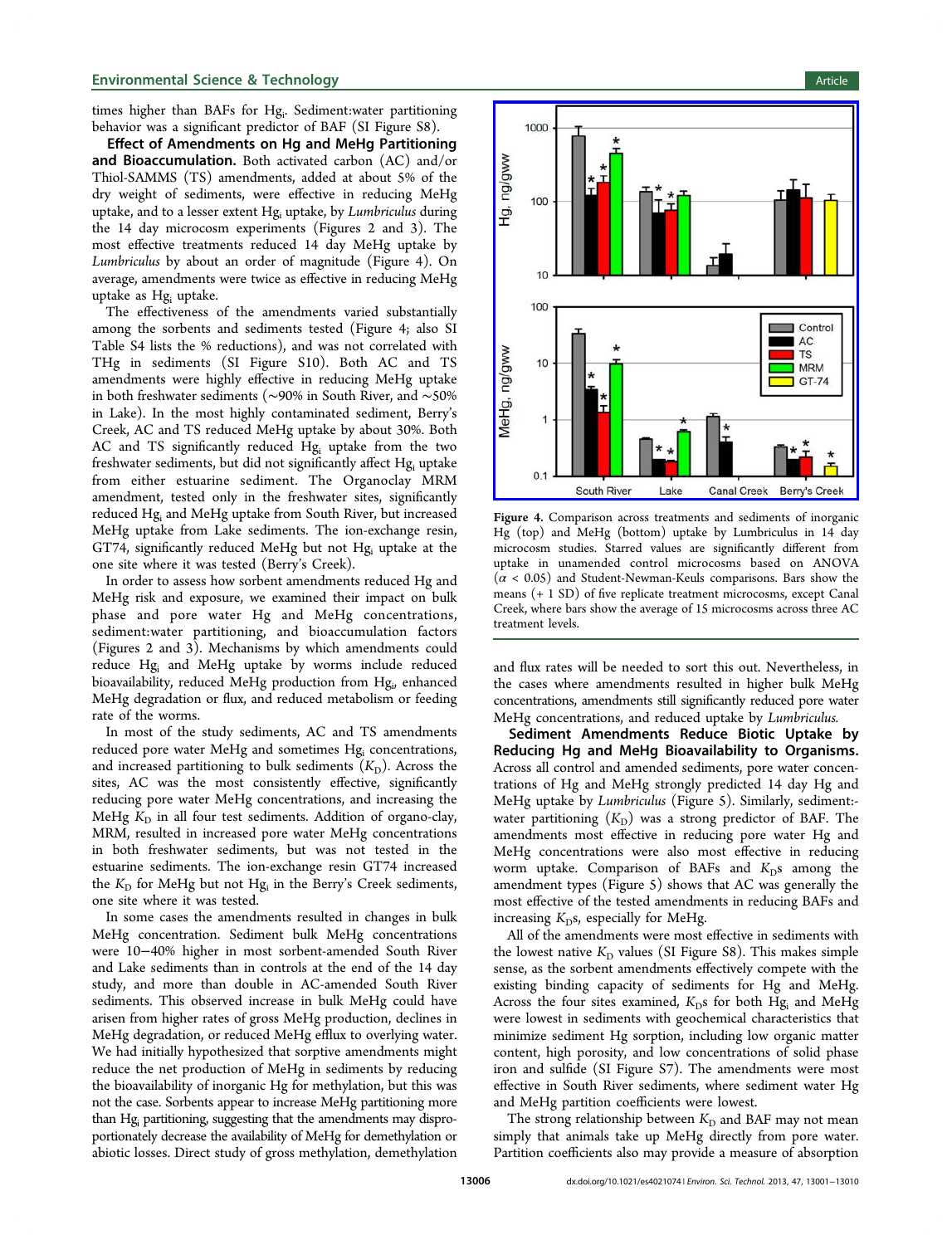<span id="page-6-0"></span>

Figure 5. Comparison of Hg<sub>i</sub> and MeHg uptake by Lumbriculus with sediment:water partitioning in the microcosm studies Top: Sediment pore water concentrations for MeHg (left) and Hg<sub>i</sub> (right) vs uptake by *Lumbriculus*. Bottom: Sediment:water partition coefficients  $(K_D)$  vs BAF for Lumbriculus. Data include all four sediments studied and all 16 amendment treatments. Each data point is the average value for the five microcosms in each (sediment X amendment) treatment ( $n = 16$ ), after 14 days incubation. In this graphic, shapes identify sites, and colors identify treatments (amendments). Scales are the same between Hg and MeHg for comparison.

efficiency (AE) for contaminants in the solid phase. For example, McLeod et al.<sup>[44](#page-8-0)</sup> demonstrated for a PCB and a PAH that strong sorption in carbons is related to greatly reduced AE. For MeHg, the importance of sediment vs pore water as a source to benthic organisms depends on feeding behavior and  $K_{\text{D}}$ ,  $^{15,16}$  $^{15,16}$  $^{15,16}$  however, exposure through either pathway is reduced by strong sorption. In this study, the test organisms were head-down feeders that ingest sediment and detritus, and no additional food was provided.

Additionally, the strong relationship between the sediment: organism BAF and sediment: water  $K_D$  supports the idea that AC amendments resulted in lower MeHg concentrations in Lumbriculus because of changes in bioavailability rather than changes in feeding behavior. Janssen and Beckingham<sup>10</sup> recently reviewed this literature and noted that adverse response to AC exposure are only observed in about 20% of studies, and are more likely at smaller particles sizes and higher doses than used in our study.

Dose:Response for Activated Carbon Additions in Canal Creek Sediments. Using Canal Creek sediments, we explored the relative effectiveness of AC amendments at various levels. AC amendments were made at three different dosing levels (Table [1\)](#page-1-0) and compared to unamended control microcosms (Figure [3](#page-4-0)). AC amendments significantly reduced 14 day MeHg uptake by Lumbriculus at all three concentrations, although Hg<sub>i</sub> uptake was not reduced. The carbon amendments also resulted in significantly decreased pore water MeHg and increased MeHg  $K<sub>D</sub>$  at all three amendment levels. However, there was no significant relationship between the AC dose and any response variable, including MeHg uptake. For this

estuarine sediment, AC was equally effective at 2.4% of sediment dry mass as at 7.3%, at least in the short run.

Impact of Amendments on Sediment Chemistry. The positive effect of sediment amendments on exposure to contaminants must be balanced against any negative impacts the amendments may have on ecosystem biogeochemistry and ecology. The impacts could potentially include decreased productivity via reduced nutrient bioavailability, altered feeding rate of benthic organisms due to physical changes in sediment structure, and changes in recruitment. We examined surface water, sediment and pore water chemistry in the microcosms as one way to help evaluate potential impacts of amendments.

Activated carbon, TS, and GT-74 amendments generally had only small impacts on microcosm surface water, sediment, and pore water chemistry ([SI](#page-7-0) Figures S11−16). One exception was a consistent decrease in pore water DOC in AC-amended sediments [\(SI](#page-7-0) Figure S14). The other amendments had mixed or no impact on DOC. DOC has a major role in Hg partitioning, complexation, and bioavailability[.45](#page-8-0)<sup>−</sup>[47](#page-8-0) Sorption of DOC onto AC could affect Hg in a variety of ways. DOC is a strong ligand for Hg, holding it in the aqueous phase  $48,49$  and increasing the bioavailability of Hg in sulfidic sediments for microbial methylation.<sup>[50,](#page-8-0)[51](#page-9-0)</sup>

The Organoclay MRM amendment led to significant increases in conductivity, sulfate, nitrate and iron in the microcosms [\(SI](#page-7-0) Figures S13, S15), suggesting that this material released salts to the sediments. In MRM-amended sediments, MeHg production may have been enhanced by the additional sulfate. $^{52}$  $^{52}$  $^{52}$ Changes in ionic strength may also have effects on Hg and MeHg partitioning and bioavailability.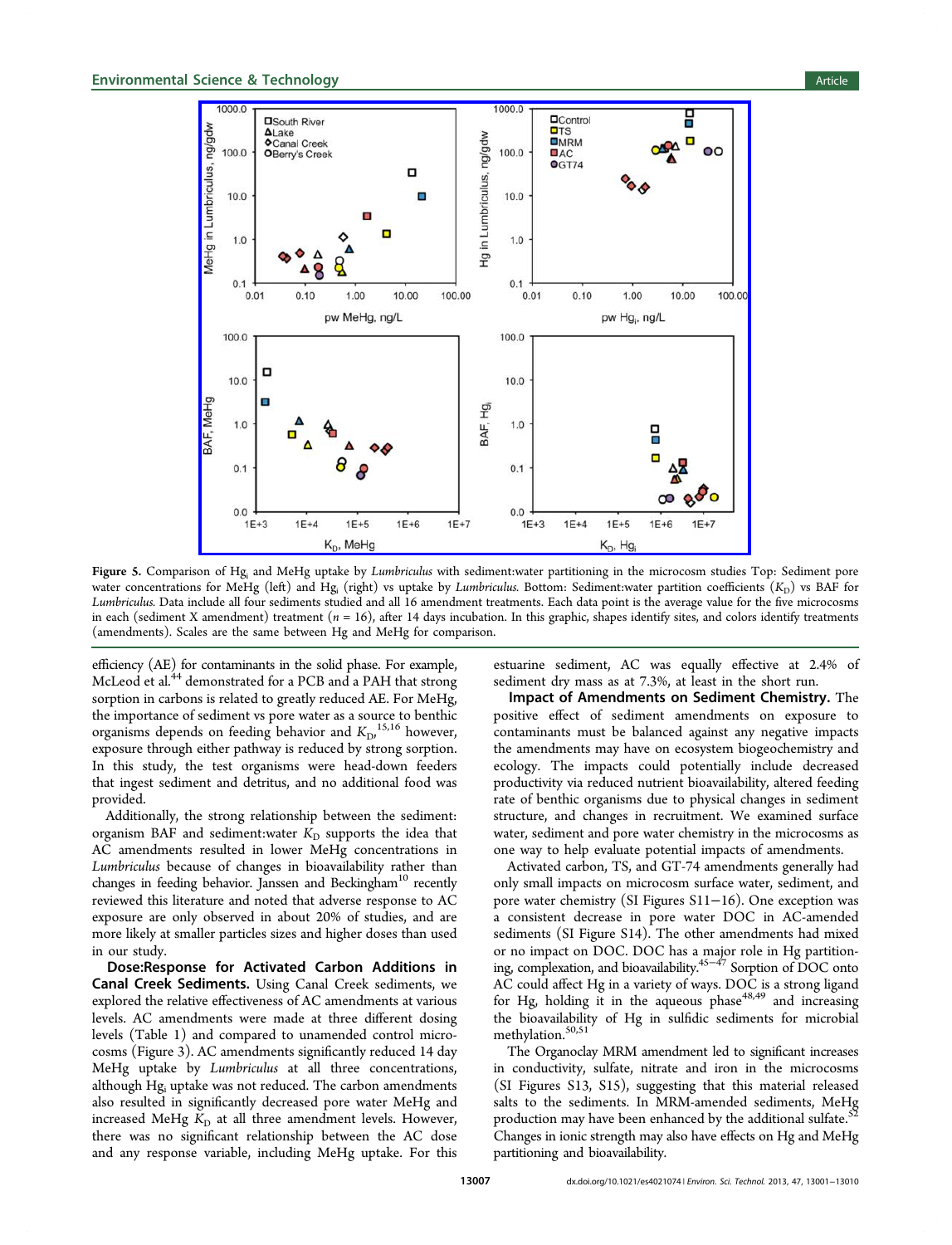#### <span id="page-7-0"></span>**Environmental Science & Technology Article** Article 30 and 30 and 30 and 30 and 30 and 30 and 30 and 30 and 30 and 30 and 30 and 30 and 30 and 30 and 30 and 30 and 30 and 30 and 30 and 30 and 30 and 30 and 30 and 30 and 3

Implications for In Situ Sediment Treatment. These microcosm studies showed that sorbent amendments can be effective in reducing pore water Hg and MeHg concentrations and their uptake by Lumbriculus variegatus. Thus, sorbent amendments may be able to reduce the risk of biotic Hg and MeHg uptake in contaminated sediments, and subsequent contamination of food webs. The use of sorbents in Hg and MeHg remediation is worth testing in the field.

Evaluation of a Hg-contaminated site for potential remediation with in situ amendments might begin with a measurement of the native  $K_D$  for Hg and MeHg. Sediments with low native sediment:water partition coefficients for Hg and MeHg should be most effectively treated. It will be important to compare the sorption efficiency of potential sorbents with the  $K_D$  and concentration of natural organic matter (NOM) in any site considered for remediation.

There is potential to improve remediation efficiency through the choice of sorbent, and its surface area and chemistry. Here we evaluated only one type of AC, which yielded a maximum observed benefit of roughly an order of magnitude decrease in MeHg uptake. Initial assessments of  $K<sub>D</sub>$ s for other AC chemistries are  $2-3$  orders of magnitude higher than  $K<sub>D</sub>$ s for most NOMs (Gomez-Eyles et al. in review). In the short term microcosm trials, activated carbon and Thiol-SAMMS (TS) were the most consistently and strongly effective amendments, and resulted in only relatively minor changes in sediment chemistry. Other sorbents may be effective, but will need to be evaluated for unintended effects, like the increase in sulfate we observed in MRM-amended freshwater sediments. A major advantage of AC is the additional effectiveness for a range of common organic pollutants in sediments such as PCBs and PAHs.

Limitations of the in situ amendment approach could include declining effectiveness as amendment materials are buried by ongoing sedimentation, changes in net MeHg production or accumulation, and AC "fouling" or reduced sorption capacity over time. Based on this study, AC amendments should be most appropriate for field trials at sites where a 50−90% reduction in MeHg uptake is sufficient to achieve remediation goals. We have field trials underway at three such sites.

#### ■ ASSOCIATED CONTENT

#### **6** Supporting Information

Chemical characteristics of study sediments and water used in microcosms, photos of microcosms, QA for Hg and MeHg analyses, detailed analytical methods, supporting figures, and impacts of amendments on microcosm chemistry. This material is available free of charge via the Internet at<http://pubs.acs.org>.

#### ■ AUTHOR INFORMATION

#### Corresponding Author

\*(C.G.) Phone: 443-482-2498; fax: 443-482-2380; e-mail: [gilmourc@si.edu.](mailto:gilmourc@si.edu)

#### Notes

The authors declare the following competing financial  $interest(s)$ : U.G. is a co-inventor of two patents related to the in-situ remediation of sediments described in this paper for which he is entitled to receive royalties. One invention was issued to Stanford University (US Patent # 7,101,115 B2), and the other to the University of Maryland Baltimore County (UMBC) and Menzie Cura and Associates (U.S. Patent No. 7,824,129). In addition, U.G. and C.A.M. are partners in a

startup company (Sediment Solutions) that has licensed the technology and is transitioning the technology in the field.

#### ■ ACKNOWLEDGMENTS

We thank J. Tyler Bell, Taylan Morcol, Carl Mitchell, SERC REU students Sharmila Pal and Maya Nadimpali, and Ben Amos (Exponent) for assistance with these studies. The E.I. du Pont de Nemours Company (Rich Landis and Nancy Grosso) and The Dow Chemical Company (Steven Brown) provided some study sediments. Allison O'Brien and others at DOD/ Aberdeen Proving Grounds helped with access and background data for the Canal Creek site. Three anonymous reviewers substantially improved the manuscript. This work was supported by the U.S. Department of Defense ESTCP Program through award 08 EB-ER4−017 to C.A.M., U.G., and C.G.; and through support from The Dow Chemical Company and I.E. DuPont de Nemours.

#### ■ REFERENCES

(1) Ghosh, U.; Luthy, R. G.; Cornelissen, G.; Werner, D.; Menzie, C. A. In-situ sorbent amendments: A new direction in contaminated sediment management. Environ. Sci. Technol. 2011, 45 (4), 1163− 1168.

(2) Zimmerman, J. R.; Ghosh, U.; Millward, R. N.; Bridges, T. S.; Luthy, R. G. Addition of carbon sorbents to reduce PCB and PAH bioavailability in marine sediments: Physicochemical tests. Environ. Sci. Technol. 2004, 38 (20), 5458−5464.

(3) Millward, R. N.; Bridges, T. S.; Ghosh, U.; Zimmerman, J. R.; Luthy, R. G. Addition of activated carbon to sediments to reduce PCB bioaccumulation by a polychaete (Neanthes arenaceodentata) and an amphipod (Leptocheirus plumulosus). Environ. Sci. Technol. 2005, 39 (8), 2880−2887.

(4) Werner, D.; Ghosh, U.; Luthy, R. G. Modeling polychlorinated biphenyl mass transfer after amendment of contaminated sediment with activated carbon. Environ. Sci. Technol. 2006, 40 (13), 4211-4218.

(5) Cho, Y. M.; Smithenry, D. W.; Ghosh, U.; Kennedy, A. J.; Millward, R. N.; Bridges, T. S.; Luthy, R. G. Field methods for amending marine sediment with activated carbon and assessing treatment effectiveness. Mar. Environ. Res. 2007, 64 (5), 541−555.

(6) Cho, Y. M.; Ghosh, U.; Kennedy, A. J.; Grossman, A.; Ray, G.; Tomaszewski, J. E.; Smithenry, D. W.; Bridges, T. S.; Luthy, R. G. Field application of activated carbon amendment for in-situ stabilization of polychlorinated biphenyls in marine sediment. Environ. Sci. Technol. 2009, 43 (10), 3815−3823.

(7) Beckingham, B.; Ghosh, U. Field-scale reduction of PCB bioavailability with activated carbon amendment to river sediments. Environ. Sci. Technol. 2011, 45 (24), 10567−10574.

(8) Chai, Y. Z.; Currie, R. J.; Davis, J. W.; Wilken, M.; Martin, G. D.; Fishman, V. N.; Ghosh, U. Effectiveness of activated carbon and biochar in reducing the availability of polychlorinated dibenzo-pdioxins/dibenzofurans in soils. Environ. Sci. Technol. 2012, 46 (2), 1035−1043.

(9) Jonker, M. T. O.; Suijkerbuijk, M. P. W.; Schmitt, H.; Sinnige, T. L. Ecotoxicological effects of activated carbon addition to sediments. Environ. Sci. Technol. 2009, 43 (15), 5959−5966.

(10) Janssen, E. M.-L.; Beckingham, B. A. Biological responses to activated carbon amendments in sediment remediation. Environ. Sci. Technol. 2013, 47 (14), 7595−7607.

(11) Josefsson, S.; Schaanning, M.; Samuelsson, G. S.; Gunnarsson, J. S.; Olofsson, I.; Eek, E.; Wiberg, K. Capping efficiency of various carbonaceous and mineral materials for in situ remediation of polychlorinated dibenzo-p-dioxin and dibenzofuran contaminated marine sediments: Sediment-to-water fluxes and bioaccumulation in boxcosm tests. Environ. Sci. Technol. 2012, 46 (6), 3343−3351.

(12) Cornelissen, G.; Amstaetter, K.; Hauge, A.; Schaanning, M.; Beylich, B.; Gunnarsson, J. S.; Breedveld, G. D.; Oen, A. M. P.; Eek, E.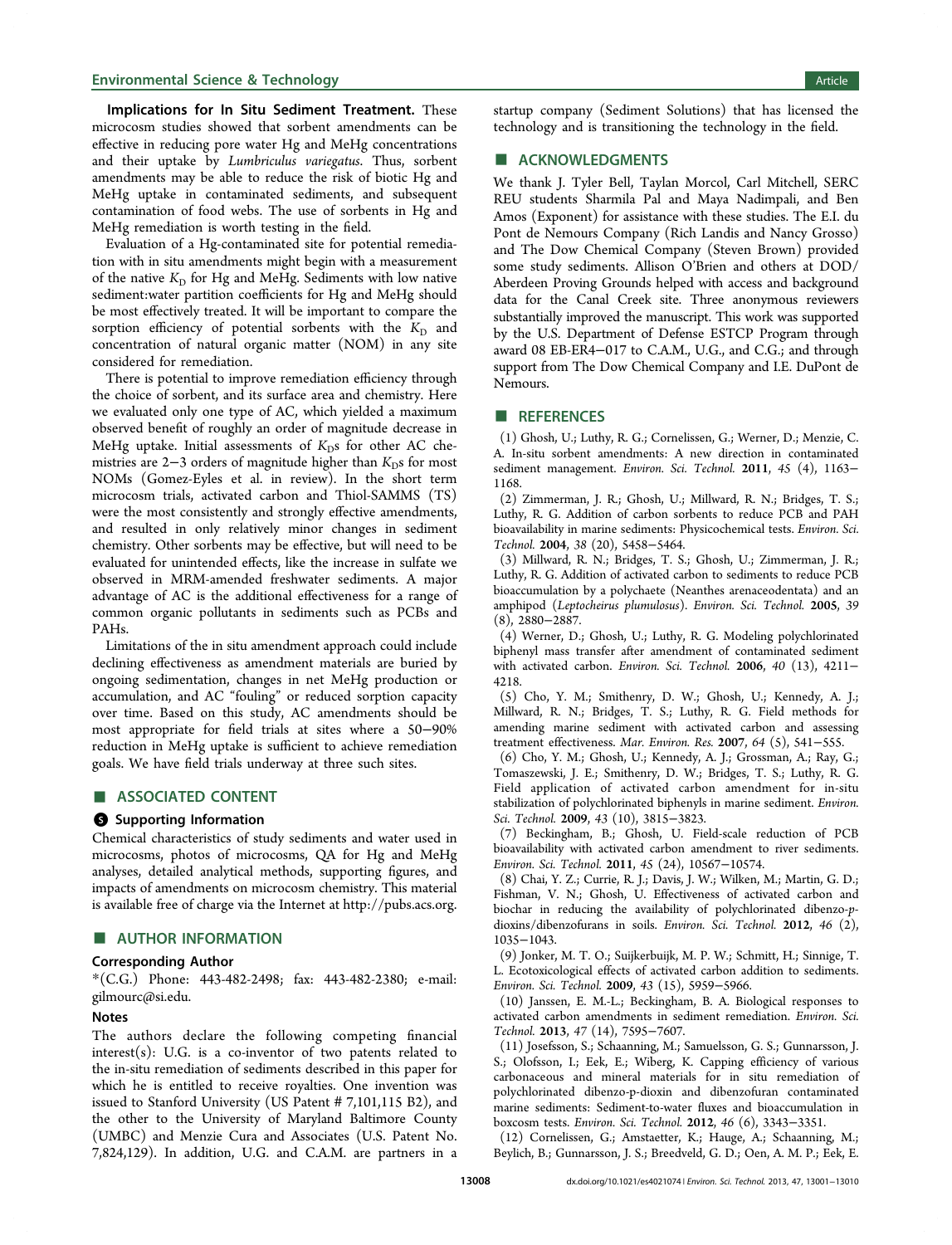<span id="page-8-0"></span>Large-scale field study on thin-layer capping of marine PCDD/Fcontaminated sediments in Grenlandfjords, Norway: Physicochemical effects. Environ. Sci. Technol. 2012, 46 (21), 12030−12037.

(13) Munthe, J.; Bodaly, R. A.; Branfireun, B. A.; Driscoll, C. T.; Gilmour, C. C.; Harris, R.; Horvat, M.; Lucotte, M.; Malm, O. Recovery of mercury-contaminated fisheries. Ambio 2007, 36 (1), 33− 44.

(14) Wiener, J. G.; Suchanek, T. H. The basis for ecotoxicological concern in aquatic ecosystems contaminated by historical mercury mining. Ecol. Appl. 2008, 18 (8), A3−A11.

(15) Wang, W. X.; Stupakoff, I.; Gagnon, C.; Fisher, N. S. Bioavailability of inorganic and methylmercury to a marine deposit feeding polychaete. Environ. Sci. Technol. 1998, 32 (17), 2564−2571.

(16) Williams, J. J.; Dutton, J.; Chen, C. Y.; Fisher, N. S., Metal (As, Cd, Hg, and  $CH<sub>3</sub>Hg$ ) bioaccumulation from water and food by the benthic amphipod Leptocheirus plumulosus. Environ. Toxicol. Chem. 2010, 29, (8).

(17) Bessinger, B. A.; Vlassopoulos, D.; Serrano, S.; O'Day, P. A., Reactive transport modeling of subaqueous sediment caps and implications for the long-term fate of arsenic, mercury, and methylmercury. Aquat. Geochem. 2012, 18, (4).

(18) Ogrinc, N.; Monperrus, M.; Kotnik, J.; Fajon, V.; Vidimova, K.; Amouroux, D.; Kocman, D.; Tessier, E.; Zizek, S.; Horvat, M. Distribution of mercury and methylmercury in deep-sea surficial sediments of the Mediterranean Sea. Mar. Chem. 2007, 107 (1), 31− 48.

(19) Hammerschmidt, C. R.; Fitzgerald, W. F. Geochemical controls on the production and distribution of methylmercury in near-shore marine sediments. Environ. Sci. Technol. 2004, 38 (5), 1487−1495.

(20) Hammerschmidt, C. R.; Fitzgerald, W. F. Methylmercury cycling in sediments on the continental shelf of southern New England. Geochim. Cosmochim. Acta 2006, 70 (4), 918−930.

(21) Hollweg, T. A.; Gilmour, C. C.; Mason, R. P. Mercury and methylmercury cycling in sediments of the mid-Atlantic continental shelf and slope. Limnol. Oceanogr. 2010, 55 (6), 2703−2722.

(22) Lawrence, A. L.; Mason, R. P. Factors controlling the bioaccumulation of mercury and methylmercury by the estuarine amphipod Leptocheirus plumulosus. Environ. Pollut. 2001, 111 (2), 217−231.

(23) Zhong, H.; Wang, W.-X. Methylmercury extraction from artificial sediments by the gut juice of the sipunculan, Sipunculus nudus. Environ. Toxicol. Chem. 2008, 27 (1), 138−145.

(24) Hosokawa, Y. Remediation work for mercury contaminated bay - experiences of Minamata Bay project, Japan. Water Sci. Technol. 1993, 28 (8−9), 339−348.

(25) Wang, Q. R.; Kim, D.; Dionysiou, D. D.; Sorial, G. A.; Timberlake, D. Sources and remediation for mercury contamination in aquatic systems-A literature review. Environ. Pollut. 2004, 131 (2), 323−336.

(26) Bloom, N. S.; Lasorsa, B. K. Changes in mercury speciation and the release of methyl mercury as a result of marine sediment dredging activities. Sci. Total Environ. 1999, 238, 379−385.

(27) Kim, E. H.; Mason, R. P.; Porter, E. T.; Soulen, H. L. The impact of resuspension on sediment mercury dynamics, and methylmercury production and fate: A mesocosm study. Mar. Chem. 2006, 102 (3−4), 300−315.

(28) Nichols, M.; Diaz, R. J.; Schaffner, L. C. Effects of hopper dredging and sediment dispersion, Chesapeake Bay. Environ. Geol. Water Sci. 1990, 15 (1), 31−43.

(29) Palermo, M. R. Design considerations for in-situ capping of contaminated sediments. Water Sci. Technol. 1998, 37 (6−7), 315− 321.

(30) Liu, C. H.; Jay, J. A.; Ika, R.; Shine, J. P.; Ford, T. E. Capping efficiency for metal-contaminated marine sediment under conditions of submarine groundwater discharge. Environ. Sci. Technol. 2001, 35 (11), 2334−2340.

(31) Johnson, N. W.; Reible, D. D.; Katz, L. E. Biogeochemical changes and mercury methylation beneath an in-situ sediment cap. Environ. Sci. Technol. 2010, 44 (19), 7280−7286.

(32) Berezina, N. A. Tolerance of freshwater invertebrates to changes in water salinity. Ekologiya (Moscow) 2003, 4, 296−301.

(33) Agency, U. S. E. P. Methods for Measuring the Toxicity and Bioaccumulation of Sediment-Associated Contaminants with Freshwater Invertebrates, EPA 600/R-99/064; Office of Research and Development: Washington, DC, 2000.

(34) Jordan, T. E.; Correll, D. L.; Weller, D. E. Relating nutrient discharges from watersheds to land use and streamflow variability. Water Resour. Res. 1997, 33 (11), 2579−2590.

(35) Liu, J.; Feng, X. D.; Fryxell, G. E.; Wang, L. Q.; Kim, A. Y.; Gong, M. L. Hybrid mesoporous materials with functionalized monolayers. Adv. Mater. 1998, 10 (2), 161−+.

(36) Mitchell, C. P. J.; Gilmour, C. C., Methylmercury production in a Chesapeake Bay salt marsh. J. Geophys. Res.: Biogeosci. 2008, 113.

(37) Hollweg, T. A.; Gilmour, C. C.; Mason, R. P. Methylmercury production in sediments of Chesapeake Bay and the mid-Atlantic continental margin. Mar. Chem. 2009, 114 (3−4), 86−101.

(38) MacDonald, D. D.; Ingersoll, C. G.; Berger, T. A. Development and evaluation of consensus-based sediment quality guidelines for freshwater ecosystems. Arch. Environ. Contam. Toxicol. 2000, 39 (1), 20−31.

(39) Benoit, J. M.; Gilmour, C. C.; Heyes, A.; Mason, R. P.; Miller, C. L., Geochemical and biological controls over methylmercury production and degradation in aquatic ecosystems. In Biogeochemistry of Environmentally Important Trace Elements, ACS Symposium Series; Cai, Y., Braids, O. C., Eds.; American Chemical Society: Washington, DC, 2003; Vol. 835, pp 262−297.

(40) DiPasquale, M. M.; Lutz, M. A.; Brigham, M. E.; Krabbenhoft, D. P.; Aiken, G. R.; Orem, W. H.; Hall, B. D. Mercury cycling in stream ecosystems. 2. Benthic methylmercury production and bed sediment-pore water partitioning. Environ. Sci. Technol. 2009, 43 (8), 2726−2732.

(41) Schartup, A. T.; Mason, R. P.; Balcom, P. H.; Hollweg, T. A.; Chen, C. Y. Methylmercury production in estuarine sediments: Role of organic matter. Environ. Sci. Technol. 2013, 47, 695−700.

(42) Haitzer, M.; Aiken, G. R.; Ryan, J. N. Binding of mercury(II) to dissolved organic matter: The role of the mercury-to-DOM concentration ratio. Environ. Sci. Technol. 2002, 36 (16), 3564−3570.

(43) Boudou, A.; Ribeyre, F. Experimental-study of trophic contamination of Salmo-gairdneri by 2 mercury-compounds- $HgCl<sub>2</sub>$ and CH<sub>3</sub>HgCl-Analysis at the organism and organ levels. Water, Air, Soil Pollut. 1985, 26 (2), 137−148.

(44) McLeod, P. B.; Van Den Heuvel-Greve, M. J.; Allen-King, R. M.; Luoma, S. N.; Luthy, R. G. Effects of particulate carbonaceous matter on the bioavailability of benzo a pyrene and 2,2′,5,5′-tetrachlorobiphenyl to the clam, Macoma balthica. Environ. Sci. Technol. 2004, 38 (17), 4549− 4556.

(45) Graham, A. M.; Aiken, G. R.; Gilmour, C. C. Dissolved organic matter enhances microbial mercury methylation under sulfidic conditions. Environ. Sci. Technol. 2012, 46 (5), 2715−2723.

(46) Bergamaschi, B. A.; Krabbenhoft, D. P.; Aiken, G. R.; Patino, E.; Rumbold, D. G.; Orem, W. H. Tidally driven export of dissolved organic carbon, total mercury, and methylmercury from a mangrovedominated estuary. Environ. Sci. Technol. 2012, 46 (3), 1371−1378.

(47) Luengen, A. C.; Fisher, N. S.; Bergamaschi, B. A., Dissolved organic matter reduces algal accumulation of methylmercury. Environ. Toxicol. Chem. 2012, 31, (8).

(48) Hurley, J. P.; Benoit, J. M.; Babiarz, C. L.; Shafer, M. S.; Andren, A. W.; Webb, D. A. Watershed influences on mercury levels in Wisconsin rivers. Abstr. Pap. Am. Chem. Soc. 1995, 210, 90−GEOC.

(49) Aiken, G. R.; Hsu-Kim, H.; Ryan, J. N. Influence of dissolved organic matter on the environmental fate of metals, nanoparticles, and colloids. Environ. Sci. Technol. 2011, 45 (8), 3196−3201.

(50) Graham, A. M.; Bullock, A. L.; Maizel, A. C.; Elias, D. A.; Gilmour, C. C. Detailed assessment of the kinetics of Hg-cell association, Hg methylation, and methylmercury degradation in several Desulfovibrio Species. Appl. Environ. Microbiol. 2012, 78 (20), 7337− 7346.